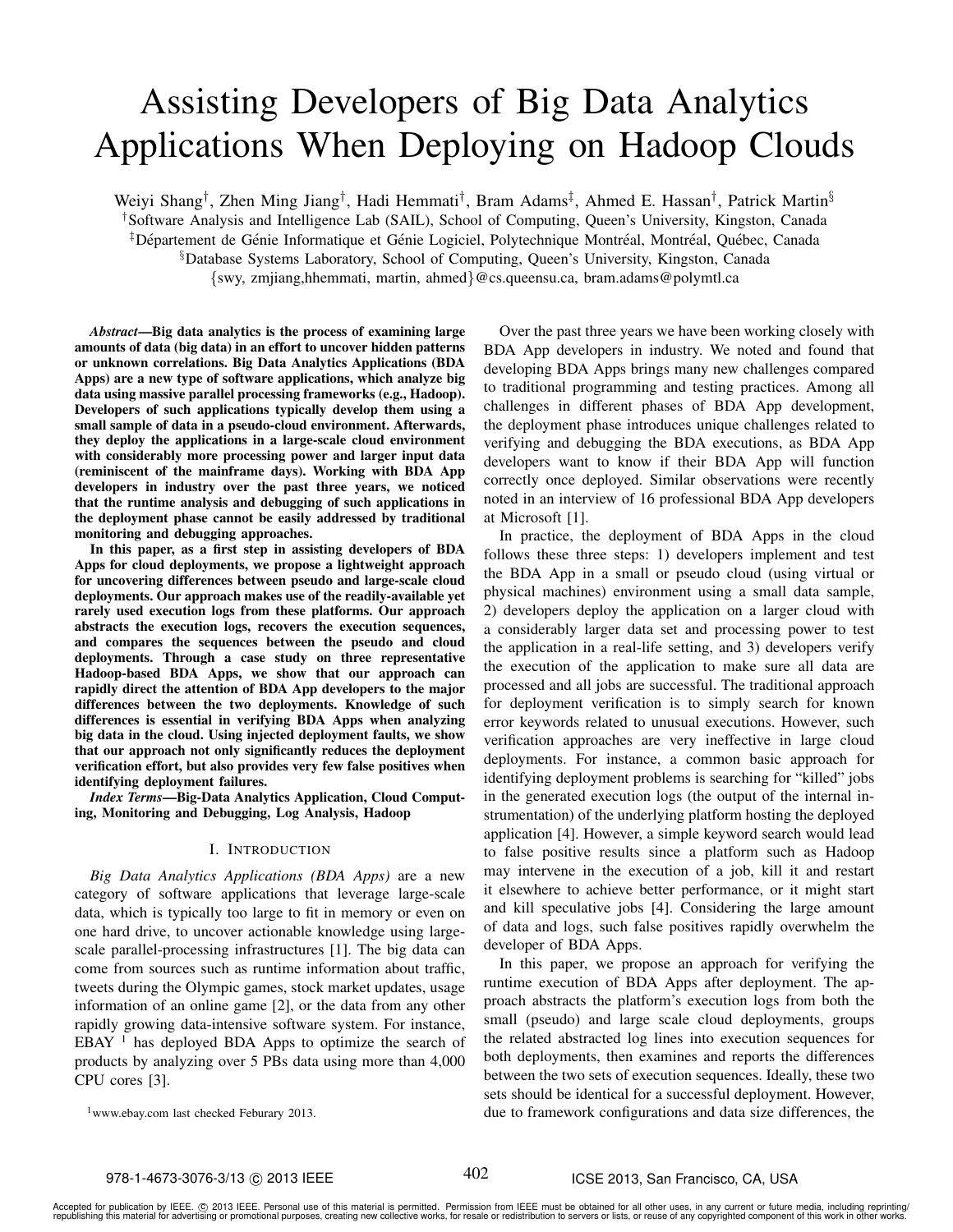underlying platform may execute the applications differently. Among the delta sets of execution sequences between these two sets, we filter out sequences that are due to well-known platform-related (in our case study Hadoop) differences. The remaining sets of sequences are potential deployment failures/anomalies that should be reported and carefully examined.

We have implemented our approach as a prototype tool and performed a case study on three representative Hadoop [4] BDA Apps. The choice of Hadoop is due to it being one of the most used platforms for Big Data Analytics in industry today. However, our general idea of using the underlying platform's logs as a means for BDA App monitoring in the cloud, is easily extensible to other platforms, such as Microsoft Dryad [5]. The case study results show that our log abstraction and clustering into execution sequences not only significantly reduces the amount of logs (by between 86% to 97%) that should be verified, but it also provides much higher precision for identifying deployment failures/anomalies compared to a traditional keyword search approach (commonly used in practice today). In addition, practitioners who have used our approach in practice have noted that the reporting of the abstracted execution sequences, rather than raw log lines, provides a summarized context that dramatically improves their efficiency in identifying and investigating failure/anomaly.

The rest of this paper is organized as follows. We present a motivating example in Section II. We present *Hadoop*, the platform that we studied in Section III. We present our approach to summarize logs into execution log sequences in Section IV. We present the setup for our case studies in Sections V. We present the results of our case study in Section VI. We discuss other features of our approach in Section VII and discuss the limitations of our approach in Section VIII. We present prior work related to our approach in Section IX. Finally, we conclude the paper in Section X.

### II. A MOTIVATING EXAMPLE

We now present a hypothetical but realistic motivating example to better explain the challenges of deploying BDA Apps in a cloud environment.

Assume developer Ian developed a BDA App that analyzes the user information from a large-scale social network. Ian has thoroughly tested the App on an in-house small-scale cloud environment with a small sample of testing data. Before officially releasing the App, Ian needs to deploy the App in a large-scale cloud environment and run the App with reallife large-scale data. After the test run of the App in the real cloud setup, Ian needs to verify whether the App behaves as expected or not, in the testing environment.

Ian followed a traditional approach to examine the behaviour of the App in the cloud environment. He leveraged the logs from the underlying platform (e.g., Hadoop) to find whether there are any problematic log lines. After downloading all the logs from the cloud environment, Ian found that the logs are of enormous size because the cloud environment contains thousands of nodes and the processed real-life data is in PB scale, which makes the manual inspection of the logs

impossible. Therefore, Ian performed a simple keyword search on the logs. The keywords are based on his own experience of developing BDA Apps. However, the keyword search still returns thousands of problematic log lines. By manually exploring the problematic log lines, Ian found that a large portion of the log lines do not indicate any problematic executions (i.e., false positives). For example, the run-time scheduler of the underlying platform often kills remote processes and restarts them locally to achieve better performance. However, such kill operations lead to seemingly problematic logs that are retrieved by his keyword search. Moreover, for each log line, Ian must trace through the log files across multiple nodes to gain some context about the generated log files (and in many instances he discovers that such log lines are expected and are not problematic ones). In short, identifying deployment problems of the BDA App is excessively difficult and time consuming. Moreover, this difficulty increases considerably as the size of the analyzed data grows and the size of the cloud increases.

From the above example, we observe that verifying the deployment of BDA Apps in a cloud environment with largescale data is challenging. Although today, developers primarily use grep [6] to locate possible troublesome instrumentation logs, uncovering the related context of the troublesome logs is still challenging with enormously large data (as noted in recent interviews of BDA App developers [1]).

In the following sections, we present our approach, which summarizes the large amount of platform logs and presents them in tables where developers can easily note troublesome events and where they are able to easily view such events in the context of their execution (since the table shows summarized execution sequences).

### III. LARGE-SCALE DATA ANALYSIS PLATFORMS: HADOOP

Hadoop is one of the most widely used platforms for the development of BDA Apps in practice today. We briefly present the programming model of Hadoop, then present the Hadoop logs that we use in our case studies.

### *A. The MapReduce Programming Model*

Hadoop is an open-source distributed platform [4] that is supported by Yahoo! and is used by Amazon, AOL and a number of other companies. To achieve parallel execution, Hadoop implements a programming model named MapReduce. This programming model is implemented by many other cloud platforms as well [5], [7].

MapReduce [8] is a distributed divide-and-conquer programming model that consists of two phases: a massively parallel "Map" phase, followed by an aggregating "Reduce" phase. The input data of MapReduce is broken down into a list of key/value pairs. Mappers (processes assigned to the "Map" phase) accept the incoming pairs, process them in parallel and generate intermediate key/value pairs. All intermediate pairs having the same key are then passed to a specific Reducer (process assigned to the "Reduce" phase). Each Reducer performs computations to reduce the data to one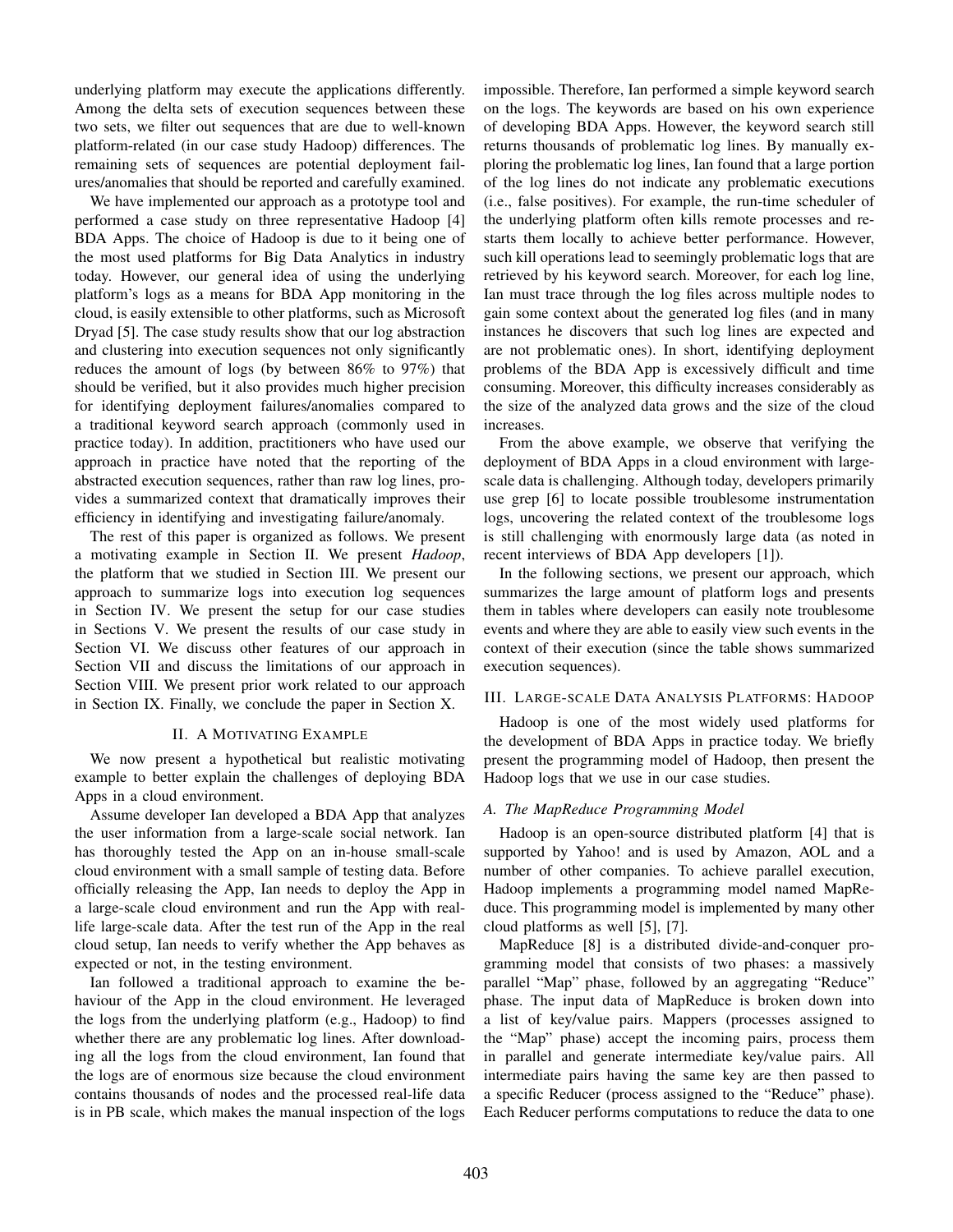single key/value pair. The output of all Reducers is the final result of a MapReduce run.

To illustrate MapReduce, we consider an example MapReduce process that counts the frequency of word lengths in a book. Mappers take each single word from the book and generate a key/value pair of the form "word length/dummy value". For example, a Mapper generates a key/value pair of "5/hello" from the input word "hello". Afterwards, the key/value pairs with the same key are grouped and sent to Reducers. Each Reducer receives the list of all key/values pairs for a particular word length and hence can simply output the size of this list. If a reducer receives a list with key "5", for example, it will count the number of all the words with length "5". If the size is *n*, it generates an output pair "5/n" which means there are *n* words with length "5" in the book.

## *B. Components of Hadoop*

Hadoop has three types of execution components. Each component has logging enabled in it. Such platform logging tracks the operation of the platform itself (i.e., how the platform is orchestrating the MapReduce processing). Today, such logging is enabled in all deployed Hadoop clusters and it provides a glimpse into the inner working mechanism of the platform itself. Such inner working mechanism is impacted by any problems in the cloud on which the platform is executing. The three execution components and a brief example of the logs generated by them are as follows:

- Job. A Hadoop program consists of one or multiple MapReduce steps running as a pipeline. Each MapReduce step is a Job in Hadoop. A JobTracker is a process initialized by the Hadoop platform to track the status of the Jobs. The information tracked by the JobTracker includes the overall information of the Job (e.g., input data size) and the high-level information of the execution of the Job. The high-level information of the Job's execution corresponds to the executions of Map and Reduce. For example, a Job log may say that "the Job is split into 100 Map Tasks" and "Map TaskId=id is finished at time t1".
- Task. The execution of a Job is divided into multiple Tasks based on the MapReduce programming model. Therefore, a Task can be either a Map Task that corresponds to the Map in the *MapReduce* programming model, or a Reduce Task. The Hadoop platform groups a set of Map or Reduce executions together to create a Task. Therefore, each Task contains more than one execution of Map or Reduce. Similar to the JobTracker, the TaskTracker monitors the execution of a Task. For example, a Task log may say "received commit of Task Id=id".
- Attempt. To support fault tolerance, the Hadoop platform allows each Task to have multiple trials of execution. Each execution is an Attempt. Typically, only when an Attempt of a Task has failed, another Attempt of the same Task will start. This restart process continues until the Task is successfully completed or the number of failed Attempts is larger than a threshold. However, there are

exceptions, such as "speculative execution", which we discuss later in this paper. The attempt is also monitored by the TaskTracker and the detailed execution information of the Attempt, such as "Reading data for Map task with TaskID=id", is recorded in the Attempt logs.

The Job, Task and Attempt logs form the source of information used by our approach. We use the former kinds of logs instead of application-level logs since such logs provide information about the inner working of the platform itself, and not the application, which is assumed to be correctly implemented for our purposes. In particular, the platform logs provide us with information about any deployment problems.

#### IV. APPROACH

The basic idea behind our approach is to cluster the platform logs to improve their comprehensibility, and to help understand and flag differences in the run-time behaviour.

As mentioned before, our approach is based on the analysis of platform logs of BDA Apps. These logs are generated by the statements embedded by the platform developers because they consider the information to be particularly important. Containing rich knowledge, but not fully explored, platform logs typically consist of the major system activities and their associated contexts (e.g., operation ids). The log is a valuable resource for studying the run-time behaviour of a software system, since they are generated by the internal instrumentations and are readily available. However, previous research shows that logs are continuously changing and evolving [9]. Therefore, ad hoc approaches based on keyword search may not always work. Thus we propose an approach that does not rely on particular phrases or format of logs. Figure 1 shows an overview of our approach.

Our approach compares the run-time behaviour of the underlying platform of BDA Apps in testing environment with a small testing data sample to the cloud environment with large-scale data. To overcome the enormous amount of logs generated by a BDA platform and to provide useful context for the developers looking at our results, we recover the execution sequences of the logs.

#### *A. Execution Sequence Recovery*

In this step, we recover sequences of the execution logs. The log sequence clustering includes three phases.

*1) Log Abstraction:* Log files typically do not follow strict formats, but instead contain significant unstructured data. For example, log lines may contain the task type, the execution time stamp and a free form – making it hard to extract any structured information from them. In addition to being in free form, log lines contain static and dynamic information. The static information is specific to each particular event while the dynamic values of the logs describe the event context. We use a technique proposed by Jiang *et al*. [10] to abstract logs. This technique is designed to be generalizable as it does not rely on any log formats. Using the technique, we first identify the static and dynamic values of the logs based on a small sample of logs. Then we apply the identified static and dynamic parts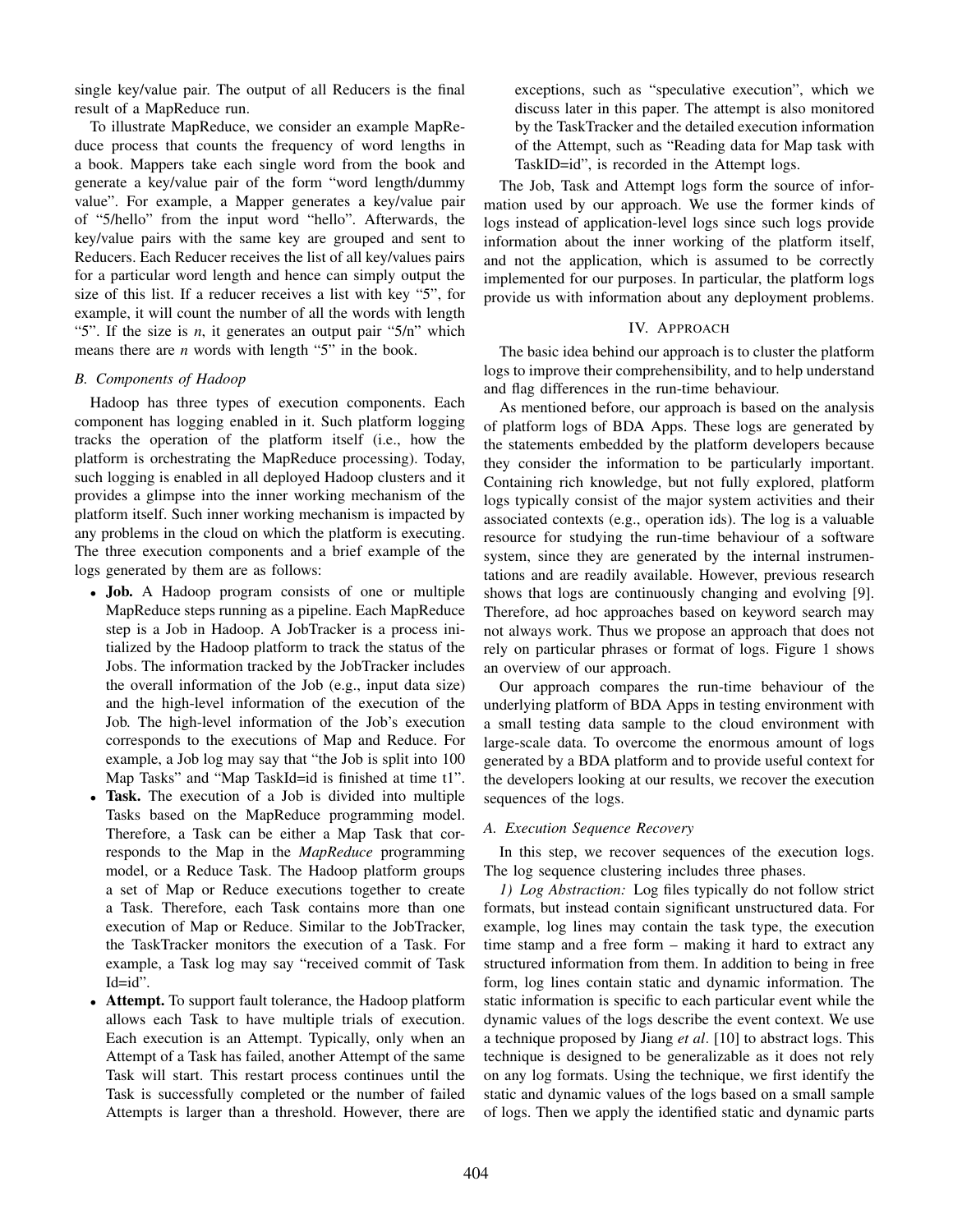

(d) Final execution sequences after simplifying sequences. The final sequences are without repetition and permutation. p-value of the t-test would be  $0.8137.$  $\mathbf{S}$ between "5, 2, 2" and "4, 3, 2" (the sequence distribution

le of our approach for summarizing the run-time behaviour of BDA Apps.  $\mathbf{r}$  is defined as the standard as the standard as the standard standard as the standard standard standard standard standard standard standard standard standard standard standard standard standard standard standard st Fig. 2. An example of our approach for summarizing the run-time behaviour of BDA Apps.

on full logs to abstract the logs. Figure 2 shows an example task ID. The log lines are abstracted into six different system  $\frac{3}{2}$  Simplifying Sequence of a log file with 11 log lines and how we process it. Each log line contains the execution time stamp, the task type, and the events, as shown in Figure 2-b. The "\$id" and "\$t" identifiers indicate two dynamic values.

"\$id", to link log lines into a sequence. The linking heuristic is *2) Log Linking:* This phase uses dynamic values, such as based on the dynamic values. In our example, TaskID is used for log linking since TaskID represents some kind of session "ID". Therefore, line 1 and line 3 in the input data in Figure 2 a can be linked together since they contain the same TaskID. Similar to log abstraction, we also identify the linkage among a few IDs based on a small sample of data, then apply the linking on full data.

Figure 2-c shows the resulting sequences after abstracting seque the logs and linking them into sequences using the TaskID values. Events E1, E2, E3, E5 and E6 are linked together (note

Eq. Eq. Eq. Eq. Eq. in the steel because the same starts and even<br>log Eq. Eq. Eq. Eq. are linked together since the same TaskID e task type, and the are shared, among them.  $\mu$  since the same task  $\nu$  values that event E3 has been executed three times) and events E1, E2, E4, E6 are linked together since the same TaskID values sequence distribution of "6, 5, 2, 2", the calculated p-value

 $p_{\text{em}}$  computing sequences computing sequences on  $p_{\text{em}}$  $\dddot{\mathbf{S}}$  and "\$t" identifiers sequence caused by loops. For example, for sequences about  $\frac{1}{\sqrt{2}}$ reading data from a re events about fetching the data. Without this step, similar log<br>amic values, such as events about fetching the data. Without this step, similar log  $\epsilon$  mixing neuristic is  $\epsilon$  sequences that include  $\alpha$ mple, TaskID is used are considered different sequences, although they indicate the some kind of session same system behaviour in essence. These repeated events need erates 10 log secure 10 log sequences, we want the SCV based calculate the SCV based of SCV based of SCV based of SCV based of SCV based of SCV based of SCV based of SCV based of SCV based of SCV based of SCV based of SCV on the number of the state of the supported by the first number of the first number of the first number of the first number of the first number of the first number of the first number of the state of the state of the state ain the same TaskID. summaries. Therefore, we use regular expression techniques to be 0.060, which is smaller than the baseline (0.111), and fy the linkage among detect and suppress the repetitions. For the example shown in data, then apply the Figure 2, our technique detects the repetition of E3 in the  $\frac{1}{2}$  could be  $\frac{1}{2}$  which  $\frac{1}{2}$ sequence "E1, E2, E3, E3, E3, E5, E6", and reduces this  $T_{\text{max}}$  sub-section introduces Hadoop, a widely used control  $\mathcal{A}$ e noue, mere would be repeated sequences that include different occurrences of the same event to be suppressed to improve the readability of the generated detect and suppress the repetitions. For the example shown in  $R_{\text{max}}$  phase. The input decrees input decrees in  $\mathbb{R}$ sequence to "E1, E2, E3, E5, E6". 3) Simplifying Sequences: An example of repetition is reading data from a remote node, there would be repeated same system behaviour in essence. These repeated events need summaries. Therefore, we use regular expression free  $\frac{1}{2}$ ,  $\frac{1}{2}$  and  $\frac{1}{2}$  and  $\frac{1}{2}$  and  $\frac{1}{2}$  and  $\frac{1}{2}$  and  $\frac{1}{2}$  and  $\frac{1}{2}$  and  $\frac{1}{2}$ sequence "E1, E2, E3, E3, E3, E5, E6", and reduces this on the number 9, 10 and 10 and 10 and 10  $\mu$  10 and 10  $\mu$  10 and 10  $\mu$ ies on a widely used cloud computing platform, and detect  $\frac{1}{2}$  the computing platform that  $\frac{1}{2}$ summaries. Therefore, we use regular expression techniques to  $\mathbf{m}$  present the present the programmer  $\mathbf{m}$ 

nked together (note permutations of sequences. The reason why permutations ocsigned to the "Map" phase) accept the incoming pairs, proin ying sequences is ucaning with The second step of simplifying sequences is dealing with permutations of sequences. The reason why permutations oc- $\mathcal{L}_{\mathbf{z}}$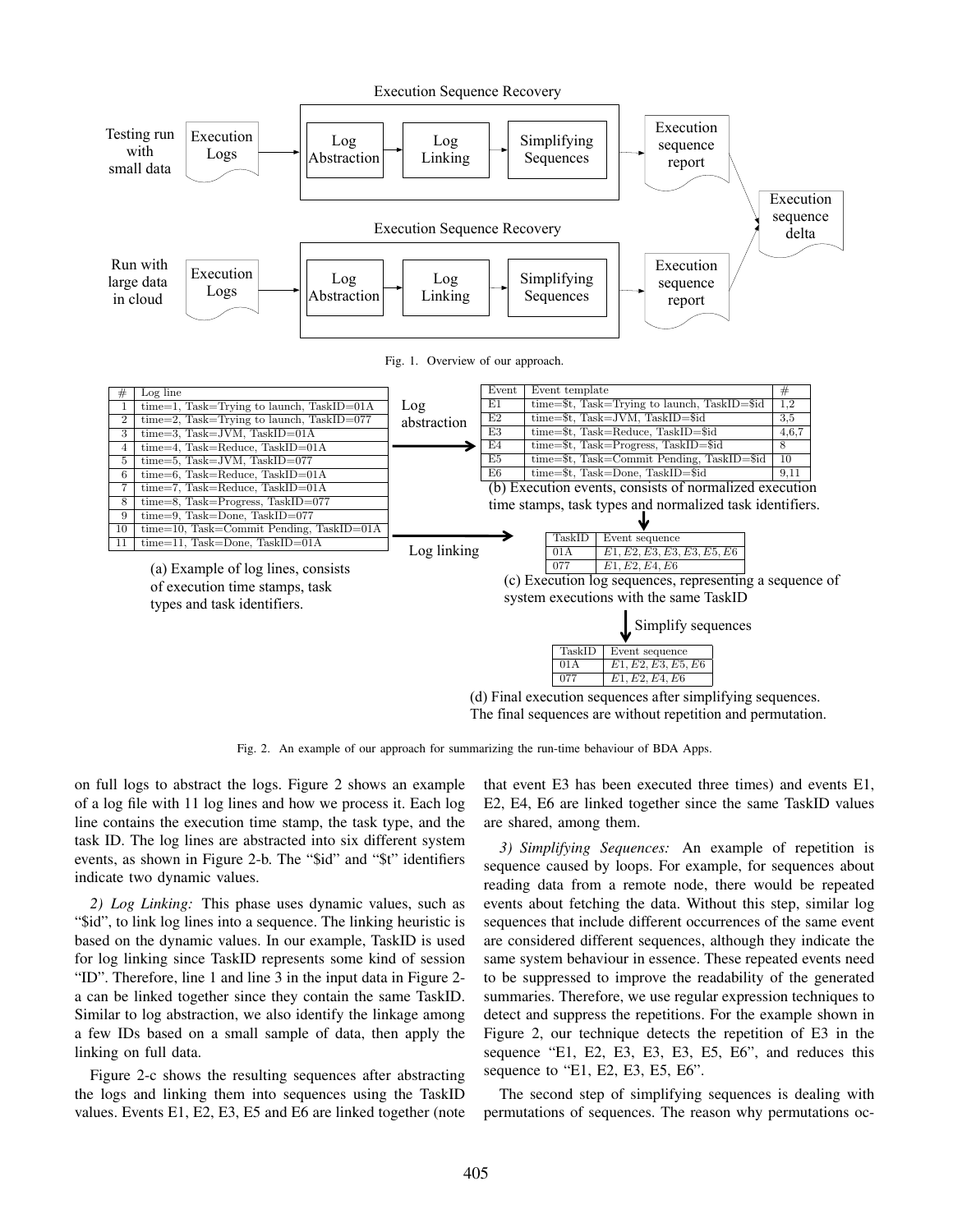cur is that sometimes the events execute asynchronously on the distributed computing platforms, although the corresponding sequences result in the same system behaviour. We group the permutations of a sequence together to simplify the sequences. For example, if we recovered two sequences "E1, E2, E3, E4" and "E1, E3, E2, E4", we would group these two sequences together in this step.

After simplifying sequences, we obtain the final log sequences in Figure 2-d.

#### *B. Generating Reports*

We generate a log sequence report in HTML format. Figure 3 shows an example report. The report consists of two parts: an overview of the number of execution log sequences and a list of sample log lines. To ease the comparison of different reports, each event is represented by the same unique number across the reports. An exemplar sequence from the analyzed logs is shown in each row of the report to provide developers an actual example with a realistic context.

## V. CASE STUDY

In this section, we present the design of the case study that we performed to evaluate our approach.

# *A. Subject Applications*

We use three BDA Apps as subjects for our study. Two out of the three applications are chosen to be representative of industrial BDA Apps. In addition, to avoid potential bias from the development of the applications, we chose one application that is developed from scratch and another application that is re-engineered by migrating a set of Perl scripts to the Hadoop platform. In addition, to ease the replication of our approach by others, we chose a third application from *Hadoop*'s official example package. The overview of the three BDA Apps is shown in Table I.

- WordCount. *WordCount* is an application that is released with *Hadoop* as one of the examples of MapReduce programming. The *WordCount* application analyzes the input files and counts the number of occurrences of each word in the input files.
- PageRank. *PageRank* [11] is a program used by the Google Internet search engine for rating Web pages. We implemented the *PageRank* algorithm on *Hadoop*.
- JACK. *JACK* is an industrial application that uses data mining techniques to identify problems in load tests [12]. This tool is used in practice on a daily basis. We migrated *JACK* to the *Hadoop* platform.

Note that none of the three above BDA Apps have their own logs and the logs that our approach uses are the platform (Hadoop) logs generated during the execution of these applications.

# *B. The Experiment's Environment Setting*

As input data for *WordCount* and *JACK*, we use two groups of execution log files of a large enterprise application. The input data for the *PageRank* application, however, comes from

TABLE I OVERVIEW OF THE THREE SUBJECT BDA APPS.

|               | WordCount  | PageRank           | <b>JACK</b>        |
|---------------|------------|--------------------|--------------------|
| <b>Source</b> | Hadoop:    | Google:            | $\overline{RIM}$ : |
|               | Official   | Developed          | Migrated           |
|               | Example    | from scratch       | from Perl          |
| Domain        | File       | Social             | Log                |
|               | processing | network            | analysis           |
| Injected      | Machine    | Missing supporting | Lack of            |
| problem       | failure    | library            | disk space         |

TABLE II OVERVIEW OF THE BDA APP'S INPUT DATA SIZE.

|                   | WordCount &<br><b>JACK</b> | PageRank |
|-------------------|----------------------------|----------|
| Large Data        | 3.69GB                     | 1.08GB   |
| <b>Small Data</b> | 597 M B                    | 10.7MB   |

two social-network datasets from the *Stanford Large Network Dataset Collection*<sup>2</sup> . Table II summarizes the overall size of the input data for the studied applications.

To have a proof of concept experiment setting, we performed our experiments on an in-house small cloud (a cluster with 40 cores across five machines). Each machine has Intel Xeon E5540 (2.53GHz) with 8 cores, 12 GB memory, a Gigabit network adaptor and SATA hard drives. The operating system of the machines is Ubuntu 9.10.

#### VI. CASE STUDY RESULTS

In this section, we present our research questions, and the results of our case study. For each research question, we present the motivation of the question, our approach to answer the question, and the results.

*A. RQ1: How Much Effort Reduction Does Our Approach Provide, When Verifying the Deployment of BDA APPs in the Cloud?*

#### *Motivation*

Developers often use simple text search techniques to identify troublesome events when deploying BDA Apps. For example, keywords such as "kill" and "fail" are often used to find problematic tasks in Hadoop. Due to the decision by underlying platform (e.g. algorithms that Hadoop uses for assigning tasks to machines), a problematic event might be caused by some other reasons than an actual deployment failure. Two commonly seen examples of such reasons on Hadoop platform are "Task exceptions" and "Speculative execution":

- Task exceptions. When there is an exception during the execution of a Hadoop task, the task will be killed and restarted on another cloud node. Therefore, a keyword search for "kill" on the log lines would flag such Hadoop decisions as a sign of failure, even though this is supposed to be transparent from the developer.
- Speculative execution. The overall performance of a Hadoop Job may slow down because of some slowrunning tasks. To optimize the performance, Hadoop

<sup>2</sup>http://snap.stanford.edu/data/ last check Aug, 2012.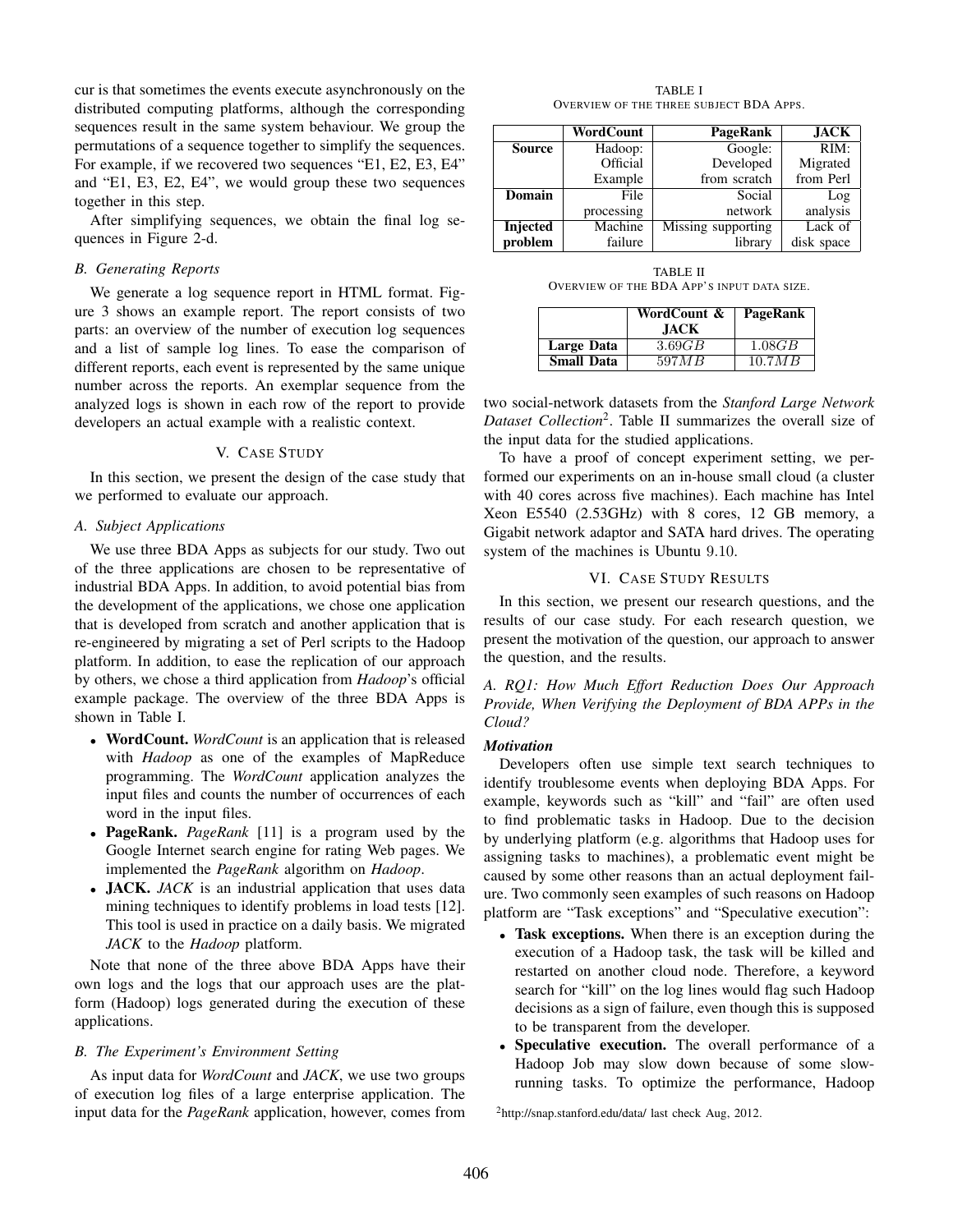

Fig. 3. An example of our log sequences report.

replicates the unfinished tasks on idle machines. When one of the replicated tasks, or the original task, is finished,  $E_{\text{F}}^{\text{B}}$ Hadoop commits the results from the task and kills other replicas. This mechanism is similar to the *Backup Task* in Google's MapReduce platform [8]. The replication and killing are decided at run-time and are not signs of deployment failures. However, again, a keyword search would flag them as a problem to be verified.

Therefore, a simple text search for such keywords may result in a very large set of irrelevant log lines for manual verification. In this research question, we investigate whether our approach saves any effort in the cloud deployment verification process.

### *Approach*

To evaluate our approach in terms of effort reduction, we use the amount of log lines that must be examined as a basic approximation of the amount of effort. We first use the traditional (most-often-used in practice today (e.g., [1])) approach of searching for keywords in the raw log lines as a baseline of comparison. The keywords that we use in this experiment are common basic keywords ("kill", "error", "fail", "exception" and "died") that are usually a sign of failure in a log line. We applied this search on all three BDA Apps. We measure the number of log lines with these keywords as the baseline effort.

To apply our approach for deployment verification, we first recover execution sequences of the three BDA Apps, when deployed on a cloud environment. We then compare the two sets of log sequences (small-scale environment and large cloud) and identify the *delta set* (the execution sequences

TABLE III EFFORT REQUIRED TO VERIFY THE CLOUD DEPLOYMENT USING OUR APPROACH VERSUS THE TRADITIONAL KEYWORD SEARCH.

|           | Using our approach |            | Using keyword search |  |
|-----------|--------------------|------------|----------------------|--|
|           | # execution        | $#$ unique | $#log$ line          |  |
|           | sequences          | log events | with keyword         |  |
| WordCount | 19                 | 64         | 467                  |  |
| PageRank  | 55                 | 83         | 1.739                |  |
| JACK      | 20                 | 67         | 726                  |  |

TABLE IV REPEATED EXECUTION SEQUENCES BETWEEN RUNNING THE BDA APPS ONCE, TWICE AND THREE TIMES.

|           | once and twice $(\%)$ | twice and three times $(\% )$ |
|-----------|-----------------------|-------------------------------|
| WordCount | 98.4                  | 99.1                          |
| PageRank  | 95.0                  | 95.1                          |
| JACK      | 99.5                  | 99.8                          |

without exact match). The last step involves searching for the same keywords as the traditional approach to measure the number of execution sequences and log events that are required to examine.

# *Results*

The results from Table III show that with our approach the number of execution log sequences (and their corresponding number of log events) to verify is  $19(64)$ , 55(83), and  $20(67)$ for WordCount, PageRank, and JACK respectively. However, the number of raw log lines to verify after the keyword search, i.e., the traditional approach, is 467, 1739, and 726 for WordCount, PageRank, and JACK respectively. Therefore, our approach provides 86%, 95%, and 97% effort reduction over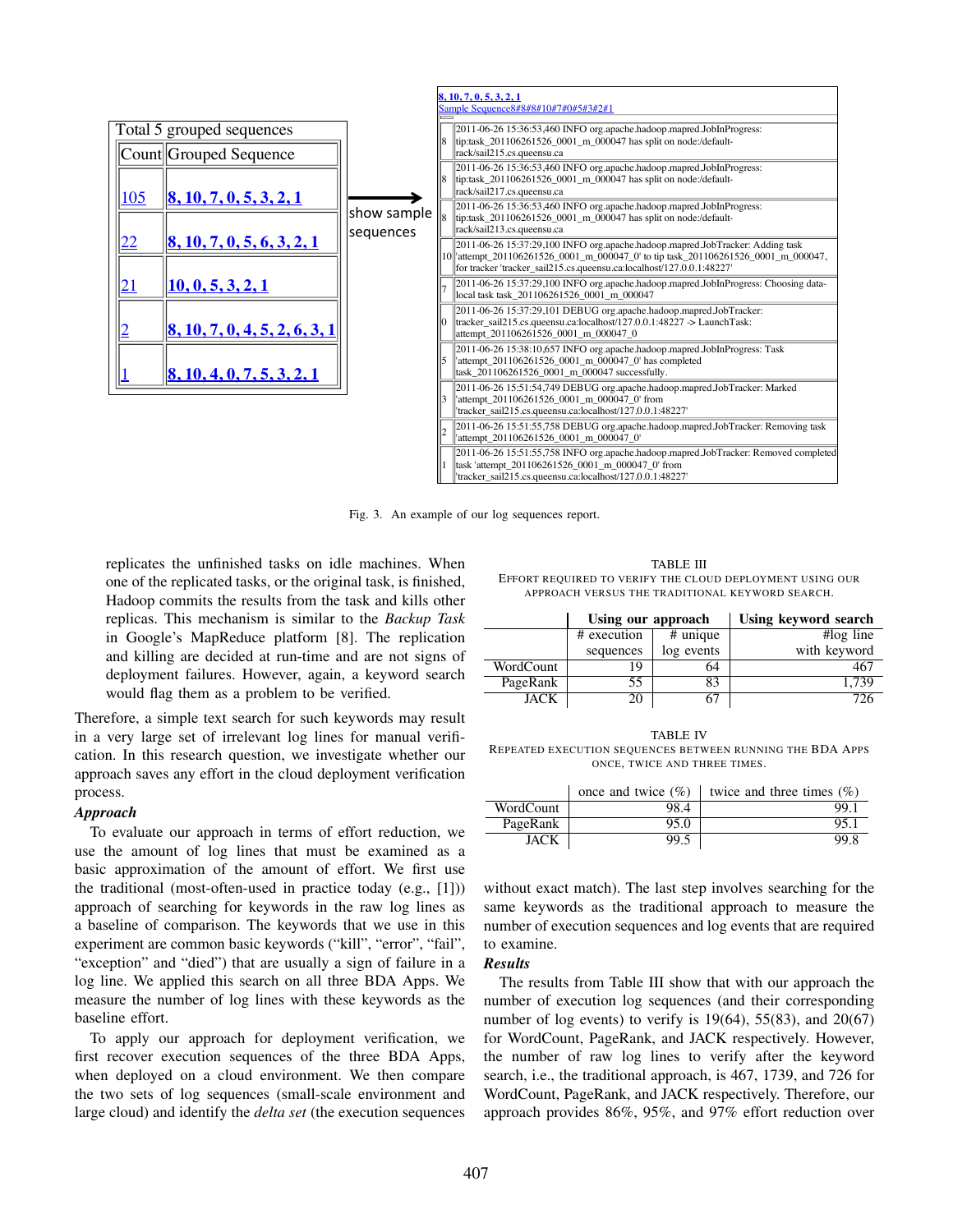TABLE V NUMBER OF LOG LINES GENERATED BY RUNNING BDA APPS ONCE, TWICE AND THREE TIMES.

|           | once  | twice | three times |
|-----------|-------|-------|-------------|
| WordCount | 78 K  | 309 K | 393 K       |
| PageRank  | 109K  | 217 K | 474 K       |
| JACK      | 237 K | 419 K | 666 K       |

the traditional approach, ignoring the fact that verifying a log line may require more effort than verifying a log event. Indeed, verifying a log line requires checking the other log lines to get a context of the failure, whereas the log events are already shown in the context (i.e., the execution sequences). Also, notice that our approach does not incur any instrumentation overhead since the platform logs are already available.

Another interesting point is that when the input data grows, several new execution sequences and log lines appear. That is due to the fact that the behaviour is not present with the smaller runs. However, when moving to bigger runs, the execution sequences will not increase dramatically. The reason is that most of the runs, in the abstract level, are identical. Therefore, the size of the final sequences to verify will show very minor increases. However, the log lines to be verified using traditional approach always increase proportional to the data. Table IV shows the number of repeated execution sequences when running the same BDA App once, twice, and three times. In Table V, we report the number of log lines to be verified using the traditional approach for the same BDA App executions. The large portion of repeated execution sequences in the number of execution sequences vs. the rapid growth in the number of log lines emphasizes the effectiveness of our approach in terms of effort reduction during verification of the deployment of a BDA App in the cloud.

*Our approach reduces the verification effort by between 86% to 97% when verifying the cloud deployment of BDA Apps.*

*B. RQ2: How Precise and Informative is Our Approach When Verifying Cloud Deployments?*

### *Motivation*

 $\overline{a}$ 

✝

As discussed in RQ1, a flagged sequence (using our approach) or a flagged log line (using the traditional approach), might be caused by some other reasons than an actual deployment failure. We consider such flagged sequences or log events, e.g., those that are related to " Task exception" and "Speculative execution", as false positive results that affect the precision of the approaches. Therefore, in this question, we compare the two approaches in terms of precision. We also discuss how our approach facilitates the verification of the flagged execution sequences.

#### *Approach*

In this research question, we categorize the flagged logs/execution sequences by the traditional/our approach into two classes: actual failures (true positives) and platform-related

events (false positives). To get the instances of the actual failure, we intentionally injected three different failures, which are commonly observed by BDA App developers [13], into our experimental environment, during the execution of the three subject programs. These three failures are all encountered often in our real-life experience of using Hadoop in the large industrial clouds. The three injected failures are as follows:

- 1) Machine failure. Machine failure is one of the common system errors in distributed computing. To inject this failure, we manually turn off one machine in the cluster.
- 2) Missing supporting library. A cluster administrator may decide to expand the size of the cluster. However, the new machines in the cluster may miss supporting libraries or the versions of the supporting libraries may be outdated. We inject this failure by removing one required library of the analysis.
- 3) Lack of disk space. Disks often run out of space while a BDA App is running on the platform due to the large amount of generated intermediate data. We manually fill up one of the machine's disks to inject this failure.

Next, we manually analyzed the log sequences in the HTML reports and identified any false positive instances.

# *Results*

☎

✆

Table VI summarizes the number of false positives, total number of flagged sequences/log lines, and the precision of both approaches. The precision of our approach is 21, 38, and 10% for WordCount, PageRank, and JACK respectively. The range of the number of false positive sequences to verify is 15 to 34 sequences (16-49 log events). However, the precision of the traditional approach is 7, 84, and 10% for WordCount, PageRank, and JACK respectively, while the range of the number of false positive log lines to verify is 432 to 650 log lines. A more detailed analysis of the results shows that the only case where the precision of our approach is outperformed by traditional approach is with JACK BDA App where one single exception is appearing in almost every log line. Though the traditional approach is of higher precision, however, the same exception produces 1,467 log lines that must be examined each by hand to determine their context and decided whether they are problematic or not. Unfortunately, since a keyword approach does not provide any abstraction all log lines would need to be examined carefully, even though they all are instances of the same abstract problem.

Note that the recall for both approaches is 100%, since all instances of log lines and execution sequences related to the failures are identified by the keyword search. However, there are cases that deployment failure might not be possible to catch by a keyword search. For example, a temporary network congestion may cause the pending queue to be very long, but logs may record that the pending queue is too long without making use of an "error" like string in the log line. In some cases, a node in the cloud may even fail without recording any error message [14]. In such situations, our approach is even superior, since the traditional approach simply would not work (as no "error" log lines are produced) and the developer would miss such problems all together unless he or she examines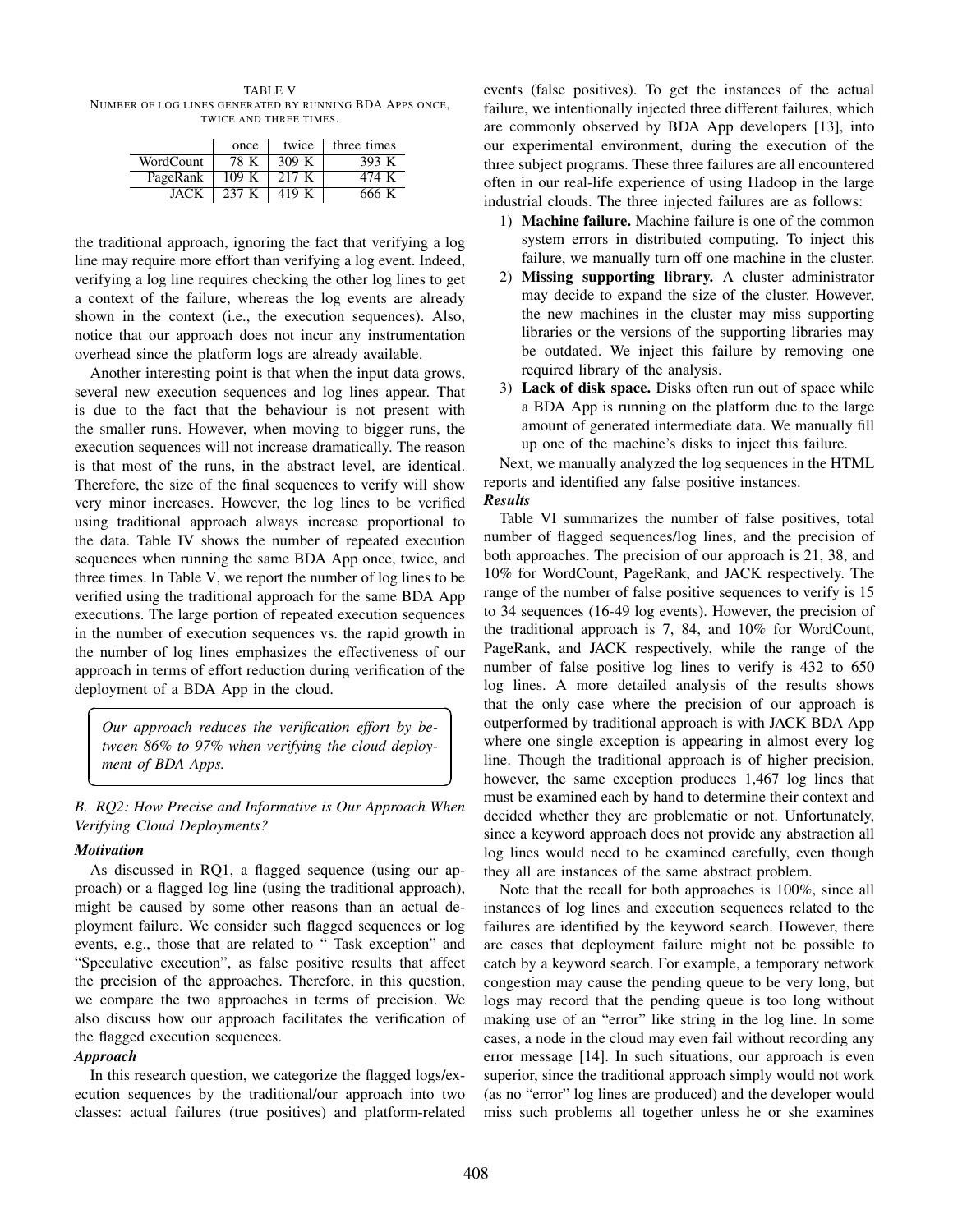TABLE VI

NUMBER OF FALSE POSITIVES, TRUE POSITIVES, AND THE PRECISION OF BOTH OUR APPROACH AND THE TRADITIONAL KEYWORD SEARCH.

|           | Using our approach |               | Using keyword search |                |               |           |
|-----------|--------------------|---------------|----------------------|----------------|---------------|-----------|
|           | false positive     | true positive | precision            | false positive | true positive | precision |
| WordCount |                    |               | 21%                  | 432            |               | 7%        |
| PageRank  | 34                 |               | 38%                  | 272            | .467          | 84%       |
| JACK      | $\Omega$<br>10.    | ∸             | 10%                  | 650            | 76            | 10%       |

each log line. However, our recovered execution sequences still would work, since it only depends on finding the delta set of sequences when switching from the small to large cloud.

Another interesting aspect of our approach, which was the initial motivation of this work, is the extra information (context of a log line) that our approach provides for deployment verification. Even after all the reduction that is performed by the keyword search approach, 467 to 1,739 log lines should be verified manually. As discussed earlier, there are false positives in the flagged log lines. Distinguishing them from true positives requires knowledge about the context of each line (otherwise both categories contain the failure-related keyword). Our approach provides such context by grouping the log events in one execution sequence, which speeds up the understanding and verification of the event.

*The precision of our approach for assisting deployment verification of BDA Apps in the cloud is comparable with the precision of the traditional approach. However, our approach provides additional context information (execution sequences) that is essential in speeding up the manual investigation of flagged problems.*

 $\overline{a}$ 

✒

# VII. DISCUSSION

In this section, we discuss other possible features of our approach. In particular, one feature is to support developers to understand the runtime differences when migrating BDA Apps from one platform to another.

To find the most optimal and economical platform for BDA Apps, a BDA App may need to be migrated from one Big Data Analytics platform to another [1]. This type of redeployments requires similar verifications as discussed in the research questions. Therefore, developers need an approach to help them in identifying any run-time behaviour change, caused by the migration. Identifying the differences between the execution of the BDA App in the two environments help verifying the new deployment and flag any potential failure or anomalies.

To assess the ability of our approach for identifying the potential redeployment problems in the cloud, we migrated the *PageRank* program from Hadoop to Pig platform. Pig [15] is a Hadoop-based [4] platform designed for analysis of massive amounts of data. To reduce the effort of coding in the MapReduce paradigm, Pig provides a high-level data processing language called Pig Latin [15]. Using Pig Latin, developers can improve their productivity by focusing on the

process of data analysis instead of writing the boiler-plating MapReduce coding [16].

We ran PageRank three times on Hadoop and three times on Pig. After examining the sequence reports we could note the following differences between both platforms:

# *1. Hadoop-based PageRank Has More MapReduce Steps than Pig-based PageRank*

In our implementation, the Hadoop-based PageRank consists of four MapReduce steps, while the Pig-based PageRank has eight lines of Pig scripts (each line is one step in the pipeline of the data analysis). However, in the real-life execution, the Pig platform groups the eight steps of data process into three MapReduce steps. Since the Hadoop platform does not have such a feature of grouping MapReduce steps, the execution of Hadoop-based PageRank has four MapReduce steps, as it is written.

# *2. Hadoop-based PageRank Has More Tasks than Pig-based PageRank*

We examine the distribution of sequences in both implementations of PageRank. The results show that the total number of log sequences from the Hadoop-based PageRank is much larger than the Pig-based PageRank. For example, one run of the Hadoop-based PageRank generates, in total, over 700 execution log sequences in the Task log, while this number by the Pig-based PageRank is less than 30. This result indicates that the Pig-based PageRank splits the execution into a significantly smaller number of tasks than the Hadoop-based one. The reason is that based on the Hadoop instructions [4], the number of Map Tasks should be set to a relatively large number. Therefore, in our case study, the number of Map Tasks is configured to 200. However, Pig optimizes the platform configurations at run-time and reduces the number of Map Tasks to a smaller number to get better performance.

Identifying such differences would be extremely difficult by only looking at the raw log lines. Thus our approach not only assists developers of BDA Apps with the first deployment in the cloud but also helps them with any redeployment. We do note that our approach only works when the new platform is a derivative of the older platform (e.g., in the case of Pig, it provides a high-level abstraction to create programs that eventually still run on MapReduce. Hence we can compare the eventual MapReduce execution for the Pig program against the old MapReduce execution).

# VIII. LIMITATIONS AND THREATS TO VALIDITY

We present the limitations and threats to validity for our approach in this section.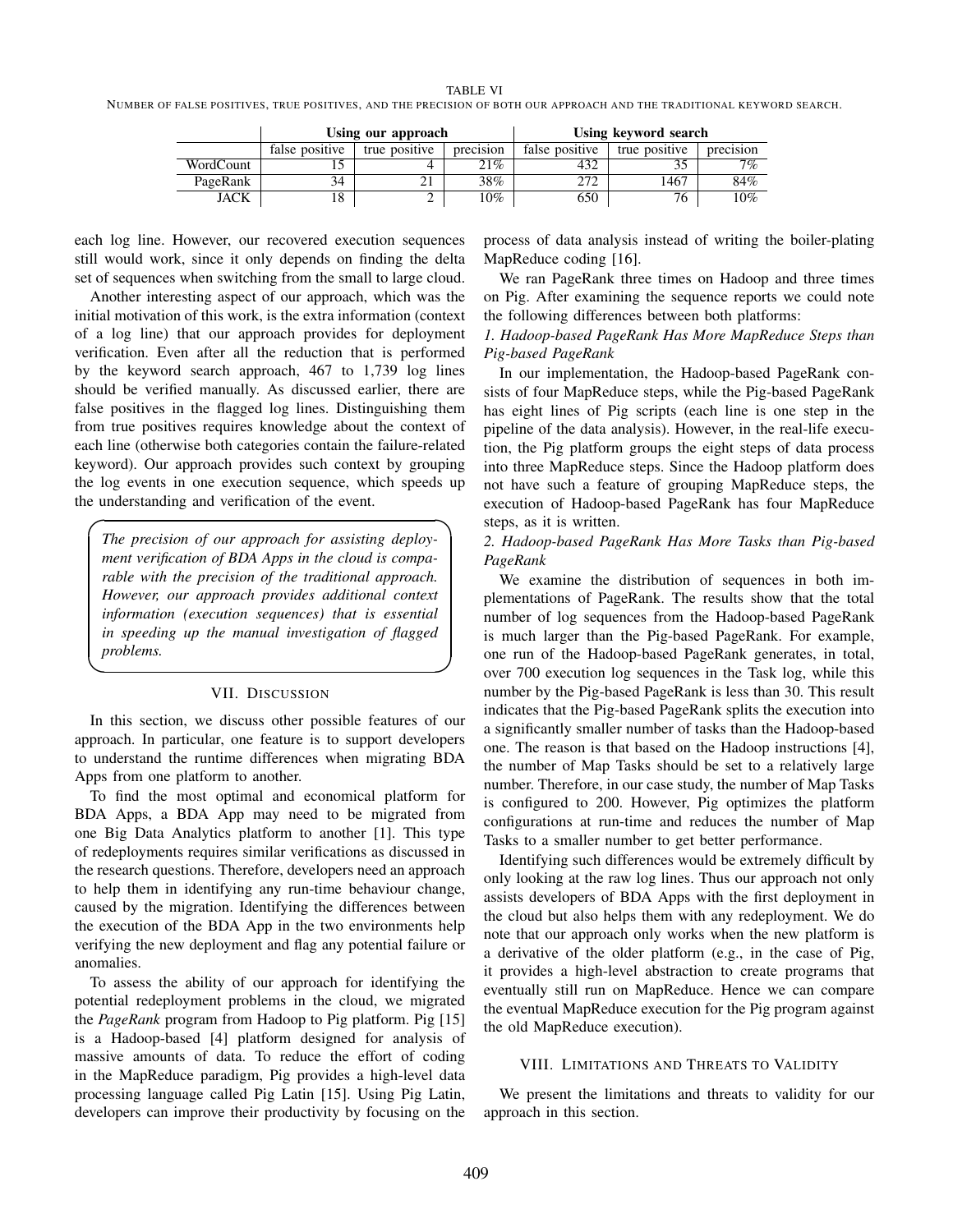## *A. External Validity*

As a proof of concept, we illustrate the use of our approach to address the challenges encountered in our experience. However, there are still other challenges of developing and testing BDA Apps, such as choosing an architecture that optimizes for cost and performance [1]. Our approach may not be able to address other challenges. Additional case studies are needed to better understand the strengths and limitations of our approach.

We only demonstrate the use of our approach on Hadoop, one of the most widely adopted underlying frameworks for BDA Apps, with three injected failures. In practice, we have tried our approach on several commercial BDA Apps on other underlying platforms. The only effort for adapting our approach to other platforms of BDA Apps is to determine the parameters for abstracting and linking the platform logs. Additional studies on other open source and commercial platforms with other types of failures are needed to study the generalizability of our approach.

All our experiments are carried out on a small-scale private experimental cluster, which mimics the large cloud with 40 cores. However, a typical environment for BDA Apps has more than 1,000 cores, such as Amazon EC2 [17]. The logs of such large-scale clouds do lead to considerably more logs and more sequences. From our experiences using our approach in practice on such large clouds, we have found that our approach performs even better than grep since the abstraction and sequencing leads to a drastic reduction in the amount of data. Such observation was noted in our case study as well. One interesting note is to support such large clouds we needed to re-implement our own approach to run in a cloud setting using the Hadoop platform (since we needed to process a very large amount of logs and summarize them into a small number of event sequences). Since our log linking is designed to be localized, for example, linking *Hadoop* task logs only needs the logs from one task, our approach is parallelizable with minimal effort.

#### *B. Construct Validity*

We use abstracted execution logs to perform log clustering and to learn the runtime behaviour. However, the execution logs may not contain all the information of the runtime behaviour. Other types of dynamic information, such as execution tracing, may have more details about the execution of the BDA Apps. We use the execution logs rather than other more detailed dynamic information in this work, because execution logs are readily available and are widely used in practice (leading to no performance overhead). We leverage the logs from the underlying platform of the BDA Apps (e.g., Hadoop) instead of the logs from the Apps themselves. The purpose of this work is not to identify the bugs in the BDA Apps but rather assist in reducing the effort in deploying BDA Apps in a cloud environment. Therefore, the platform logs provide more and better information than application logs.

Identifying the re-occurrences of sub-sequences can also be used in our approach to reduce the event sequences, similar to our method of eliminating repetitions in Section IV. In our experience, we performed sub-sequence detection on the recovered event sequences and found that it did not suppress execution log sequences as good as our repetition elimination approach. In addition, the process of sub-sequence detection is very time consuming and slows down the overall analysis. Therefore, we did not use the sub-sequence detection in practice. For other BDA Apps and other distributed platforms, sub-sequence detection may be effective in reducing the log sequences.

#### IX. RELATED WORK

In this section, we discuss the related work in two areas.

### *A. Dynamic Software Understanding*

Fischer *et al.* [18] instrument the source code and produce different kinds of visualizations to track and to understand the evolution of software at the module level. Kothari *et al*. [19] propose a technique to evaluate the efficiency of software feature development by studying the evolution of call graphs generated by execution traces. Röthlisberger *et al*. [20] implement an IDE called Hermion, which captures run-time information from an application under development. The run-time information is used to understand the navigation and browsing of source code in an IDE.

Recent work by Beschastnikh *et al*. [21] designed an automated tool that infers execution models from logs. The models can be used by developers to verify and diagnose bugs. Our techniques aim to provide context of logs when deploying BDA Apps in cloud.

In addition, Cornelissen *et al*. [22] perform a systematic survey of using dynamic analysis to assist in program understanding and comprehension. FIELD is a development environment created by Reiss *et al*. [23] that contains the features to dynamically understand the execution of a program. However, the environment is rather designed for traditional application development, and not for the cloud deployment of BDA Apps.

#### *B. Hadoop Log Analysis*

Hadoop typically runs on large-scale clusters of machines with hundreds or even thousands of nodes. As a result, large amounts of log data are generated by Hadoop. To collect and analyze the large amounts of log data from Hadoop, Boulon *et al*. built Chukwa [24]. This framework monitors Hadoop clusters in real-time and stores the log data in Hadoop's distributed file system (HDFS). By leveraging Hadoop's infrastructure, Chukwa can scale to thousands of nodes in both collection and analysis. However, Chukwa focuses more on collecting logs without the ability to perform complex analysis.

Tan *et al*. introduced SALSA, an approach to automatically analyze Hadoop logs to construct state-machine views of the platform's execution [25]. The derived state-machines are used to trace the data-flow and control-flow executions. SALSA computes the histograms of the durations of each state and uses these histograms to estimate the Probability Density Functions (PDFs) of the distributions of the durations. SALSA uses